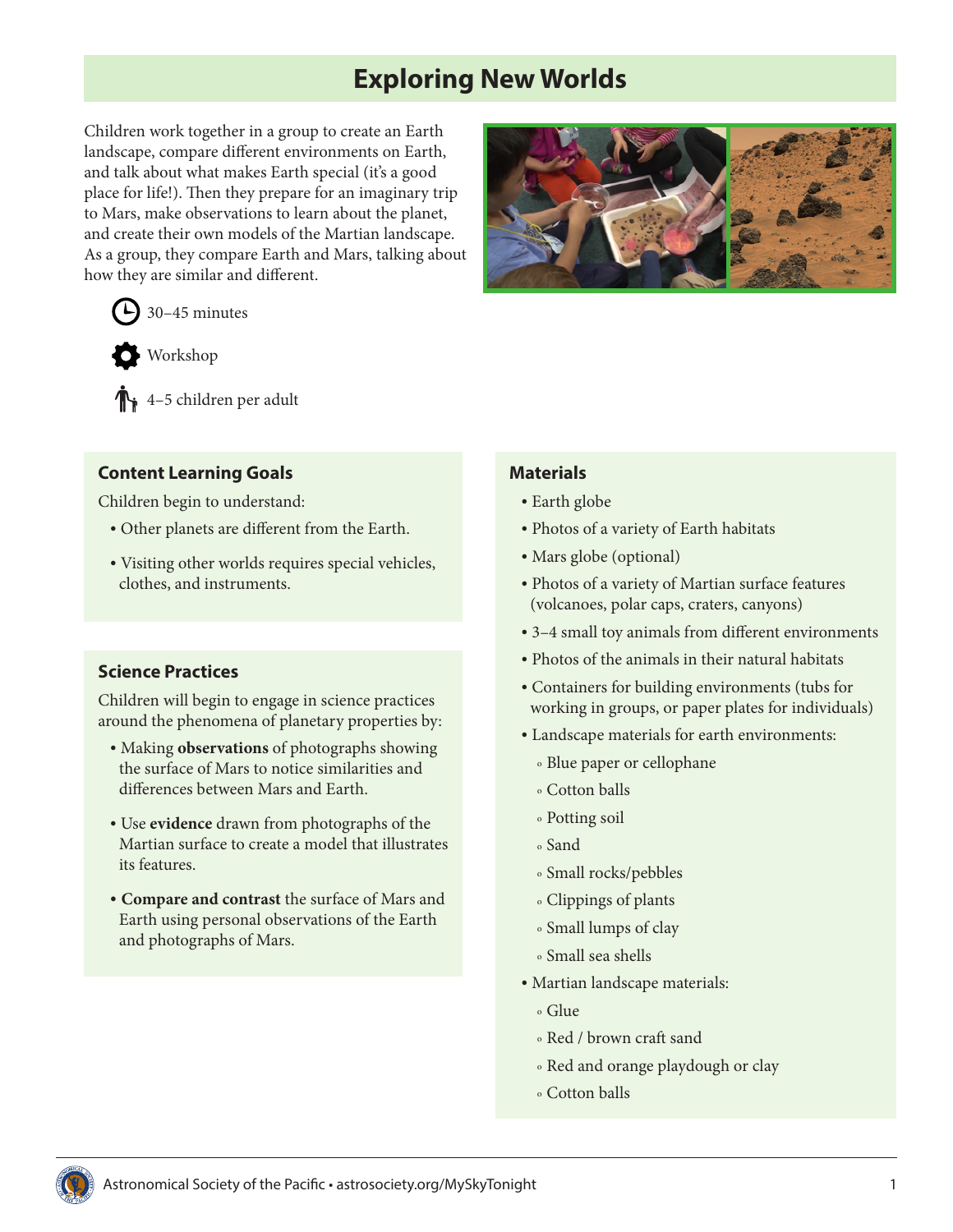# **ACTIVITY DESCRIPTION**

### **1. Introduction: Exploring the solar system • Full group • 10min**

- Introduce the solar system through a series of pictures and lots of questions: *"Today, we're going to explore the solar system. Name some things that are in the solar system."* There are lots of things:
	- <sup>o</sup> One star the Sun
	- <sup>o</sup> Planets
	- <sup>o</sup> Comets
	- <sup>o</sup> Moons
	- <sup>o</sup> Asteroids
- *• "Let's learn about the planets."* (point to each on a poster, or use the NASA picture set, putting them out one at a time, Mercury, Venus, Earth, Mars, Jupiter, Saturn, Uranus and Neptune)
- *• "And now let's count the planets."* (Children love to show off their counting skills!)
- *• "We're going to explore just two of these planets today. Let's start with the planet that we know a lot about because it's the one we live on. Does anyone know its name?"* (hold up the Earth globe or a picture of the Earth from space)
	- <sup>o</sup> What are the blue parts? (Prompt for water or oceans)
	- <sup>o</sup> What about the white? (Prompt for clouds and ice)
	- <sup>o</sup> What's green and brown? (Prompt for land, mountains, trees, deserts there are lots of good answers)
- *• "One of the exciting things that we've discovered as we've explored this big Earth is that everywhere we go, we find different kinds of animals and plants, different kinds of life."* Share each picture of Earth habitats and ask for children to identify different parts of the habitat. Are they wet, hot, dry, lush with plants?

## **2. Build an Earth environment: Three small groups, or full group if needed • 10min**

- Break the class into small groups of 3–5 children, with an adult facilitator in each group. The adult builds the landscape as the children discuss and make choices for materials.
- Together as a group, choose an animal, and build an environment for it (ice? water? sand? soil? rocks? plants?). Although the adult is building the little habitat, this can be very participatory by asking the children to make choices about how much water (for instance you could cover the whole plate with blue paper and put an ice flow in the middle for a polar landscape), what kind of dirt (potting soil or sand, shells or plants), and what other elements should be in the habitat for your animal to thrive. One way to facilitate children's involvement in making these choices is to share some photographs of the animal they selected in its natural habitat. This will allow children to make their own observations and use this to select evidence-based materials for the animal's habitat.
- Bring the full group back into a circle and compare the three habitats through a series of questions: *Who has lots of water? Who has the dry environment?*
- Take a look at the three landscapes with the full group. Discuss each and compare them. The important point to emphasize is: *Earth is special because it is a home for life!*
- When we look at other planets, we don't see animals or plants anywhere. Let's take some time to explore another planet, Mars, and the different environments that we might find there.

### **3. Explore Mars: Full group • 10min**

Narrate a short trip to Mars, using the provided images and script. First, have children put on their pretend space boots, gloves, and helmets. Count down and blast off into space. Hold up a picture of Earth and wave goodbye. Look for that small planet in the distance. Ask children what it looks like; prompt for colors (red/orange planet and white polar cap).

As you get closer, let's look around to see what Mars is like. Share some pictures of volcanoes, craters, red sand, and rocks. Ask children what details they notice. As they describe or point to specific features of Mars in the images, help them make sense or label these aspects (such as identifying mountains or volcanoes, craters, etc. for them).

# **4. Build a Martian landscape: Individual or group project • 10min**

*"Let's take the remaining time to think about what we've just found out about Mars, and each make our own little model of the part of Mars that you'd most like to explore. Kind of like the Earth habitat that we built as a group, but this time each of you will make your own model of Mars that you can take home."*

Demonstrate the materials that they will have available and how to use the glue. The glue will make it more permanent

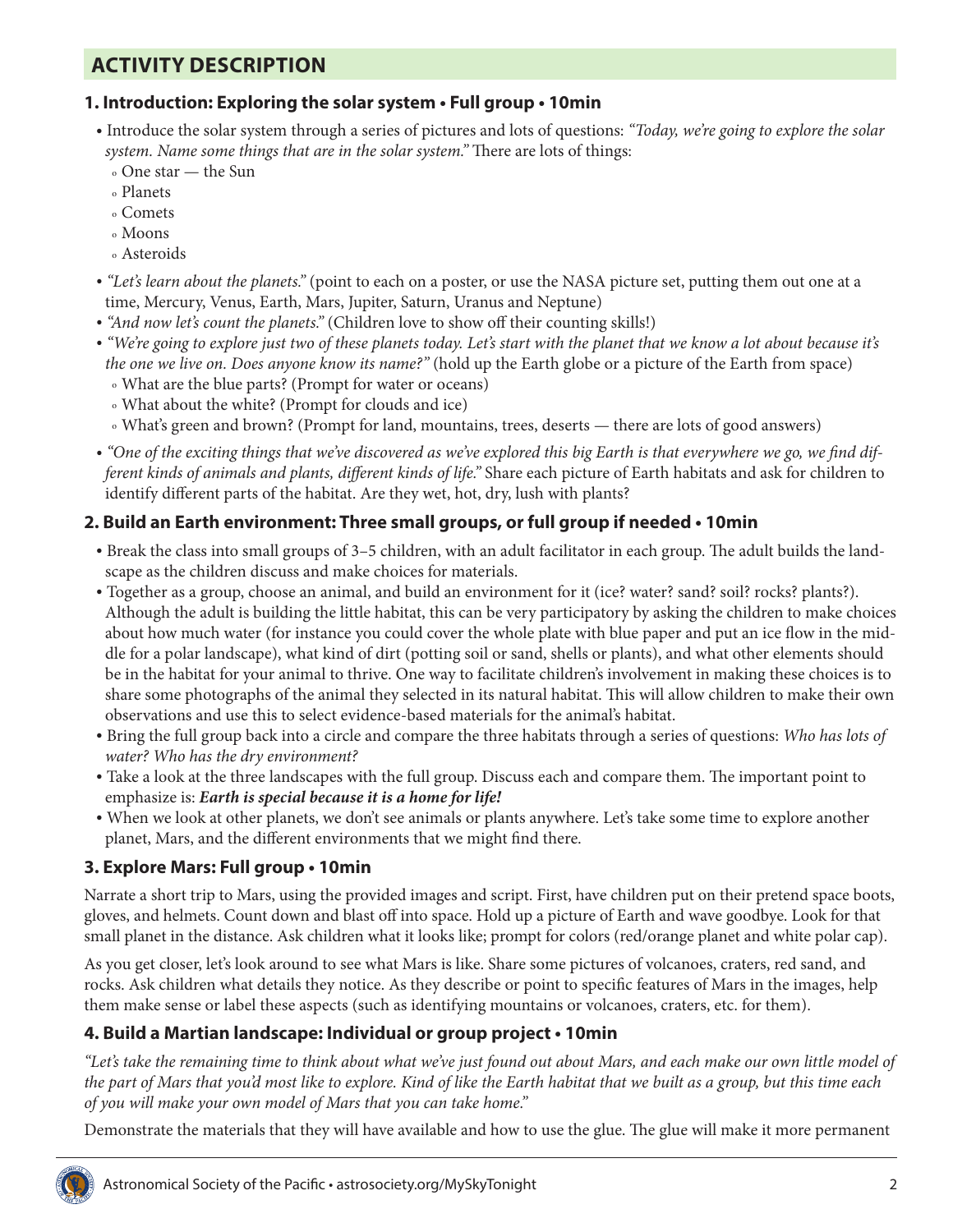so they can take it home. Make sure their names are on their plates. Introduce the materials for the children by connecting them to some of the Mars images you looked at so they can start thinking about how their model reflects the actual surface of Mars:

- Red soil
- Lava rocks from volcanoes
- White stuff to be snow, if you want to make a polar cap
- Playdough if you want to build a volcano

You could alternatively create a Mars landscape as a group, as with the Earth habitats.

### **5. Wrap-up: Compare Mars and Earth, using the models we built • Full group • 5min**

Comparing the surfaces of Mars and Earth is an important part of the learning process for the children. Use questions that will help them share both similarities and differences between the planets:

- What is something that is the same about Mars and the Earth? You can point to things on your models if you like.
- What is something that is different about Mars on Earth?

# **DEVELOPMENTALLY APPROPRIATE STRATEGIES**

The variety of component activities that comprise this investigation of other worlds ensures that children will eagerly engage in one or more of the learning experiences offered. There are ample opportunities for facilitators to support children's learning in developmentally appropriate ways. Some of these strategies are infused into the activity description above (e.g., Questions, Adding Challenge). Below we highlight one additional strategy of critical importance to this particular activity.

### **Provide Information**

This activity is grounded in children's investigation of the properties of the Earth and Mars. Additional concepts arise, such as solar system and habitat. Strategic sharing of information is critical for facilitators who want to hit the "sweet spot" of providing enough background information without turning this activity into a direct instruction-like lesson. To engage with this activity, most children will need to learn some science facts. This can be accomplished in both direct and indirect ways. One strategy is to provide images that contain information. Give children opportunities to examine the images and generate their own understandings of the properties of each planet. Children's investigation of these images can be supported with the use of questions.

**Questions** can encourage children to notice relevant characteristics of the two worlds (e.g., *"Tell me what the surface of Mars looks like in this picture. How does that compare to the Earth's surface?"*). Another strategy is to verbally provide information as children engage with the activity (e.g. *"The solar system is made up of the eight planets that circle our Sun. Today we're going to investigate two of those planets: The Earth and Mars." "You're putting a lot of red sand on your Mars landscape. The real Mars also has a lot of sand, and some of it is red."*). It may sometimes be necessary to use paraphrasing with extensions.

**Paraphrasing with Extensions** can help move children toward more accurate understandings (e.g., *"Your prediction is that Mars is hot because it looks red. Let's touch our 'Mars Sand' and test your prediction. How does it feel? Right! It's cold. It is actually very cold on Mars!"*).

# **BACKGROUND INFORMATION**

The following information about the learning sciences and astronomy is intended for the educator who will facilitate the "Exploring New Worlds" activity. The activity is a developmentally appropriate first step toward the children eventually understanding the concepts explained below, perhaps years later. We do not intend the educator to cover most of these concepts with the children during the activity. This information is provided to give the educator a good basic understanding of the scientific concepts that the activity is moving toward and the way that many children think about these topics, and preparation to answer questions from very curious children or adults.

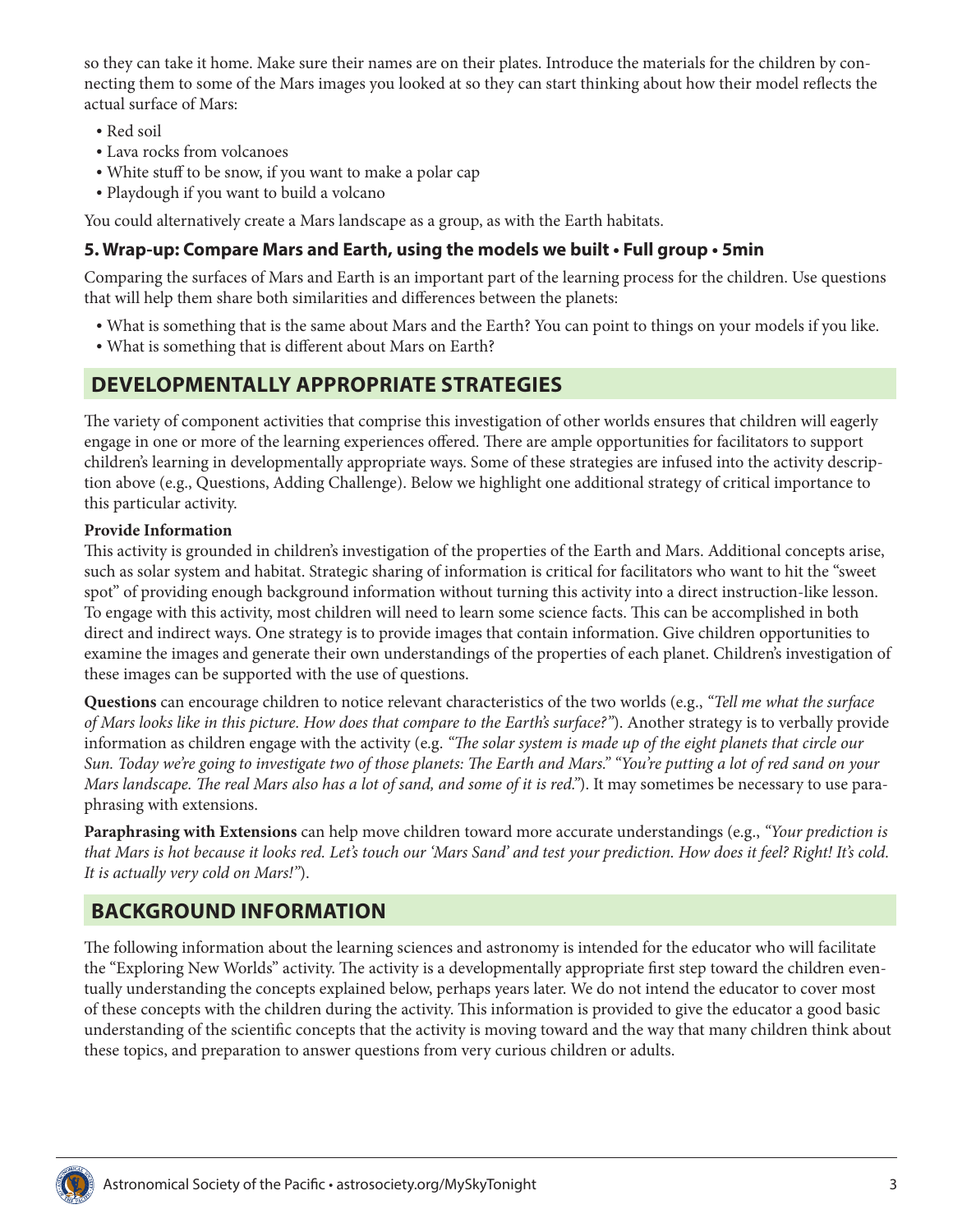# **LEARNING SCIENCES**

### **Children's Understanding of the Earth**

In the preschool years children are actively engaged in building an understanding of our planet. While young children learn that the Earth is "round" their interpretations of what that means often differ from adults' understanding.<sup>1</sup> Research has shown us how children incorporate what they are told (e.g., "the Earth is round") with what they experience (a world that looks flat). *My Sky Tonight* research partner Dr. Jennifer Jipson has explored young children's drawings and discussions of the earth, and she found that 4-year-olds come up with creative solutions to the confusing discrepancy between how the earth looks to us and how people talk about the earth.<sup>2</sup> For example, some young children seem to think of Earth as a hollow sphere with people living inside and the sky as a dome overhead. Research also suggests that culture, primary language and personal experience can influence how young children think about the natural world and what their parents would like them to learn.<sup>3,4,5,6,7,8,9</sup>

#### **Children Making and Using Models**

Research suggests that there is value in engaging children in creating models, rather than exclusively providing models to consider.10 Children may misunderstand the models presented to them, believing that they are "correct" representations of reality rather than thinking tools that can be manipulated by the user to suit his or her needs.<sup>11</sup> When children are involved in constructing, testing, critiquing, and revising models, their participation can enhance conceptual learning opportunities.<sup>12,13,14,15</sup>

# **ASTRONOMICAL SCIENCE**

The following text is excerpted from the NASA Discover Mars poster titled "Earth & Mars: As Different As They Are Alike" found at: [http://mars.nasa.gov/classroom/pdfs/EarthMars\\_poster\\_front.pdf](http://mars.nasa.gov/classroom/pdfs/EarthMars_poster_front.pdf) and [https://mars.nasa.gov/class](https://mars.nasa.gov/classroom/pdfs/EarthMars_Poster.back.pdf)[room/pdfs/EarthMars\\_Poster.back.pdf](https://mars.nasa.gov/classroom/pdfs/EarthMars_Poster.back.pdf).

<sup>3</sup> Bang, M., Medin, D. L. and Atran, S. (2007). Cultural mosaics and mental models of nature. *Proceedings of the National Academy of Sciences of the United States of America 104*, 13868–13874.

<sup>4</sup> Hatano, G., & Inagaki, K. (1994). Young Children's Naive Theory of Biology. *Cognition, 50*, 171–188.

<sup>5</sup> Inagaki, K.& Hatano, G. (2002). *Young Children's Naive Thinking about the Biological World*. New York: Psychology Press.

<sup>6</sup> Ross, N., Medin, D., Coley, J. D., and Atran, A. (2003). Cultural and experiential differences in the development of folkbiological induction. *Cognitive Development, 18,* 25–47.

<sup>7</sup> Waxman, S., and Medin, D. (2007). Experience and Cultural Models Matter: Placing Firm Limits on Childhood Anthropocentrism. *Human Development 50*, 23–30.

<sup>8</sup> Samarapungavan, A., Vosniadou, S., & Brewer, W. (1996). Mental models of the earth, sun and moon: Indian children's cosmologies. *Cognitive Development, 11*, 491–521.

<sup>9</sup> Unsworth, S.J., Levina, W., Bang, M., Washinawatok, K., Waxman, S., & Medin, D. (2012). Cultural differences in children's ecological reasoning and psychological closeness to nature: Evidence from Menominee and European American Children. *Journal of Cognition and Culture 12* (2012) 17–29.

<sup>10</sup> Manz, E. (2012) Understanding the codevelopment of modeling practice and ecological knowledge. *Science Education*. 96:1071–1105.

<sup>11</sup> Harrison, A. G., & Treagust, D. F. (2000). A typology of school science models. *International Journal of Science Education, 22*(9), 1011–10.

<sup>12</sup> Latour, B. (1999). *Pandora's hope: Essays on the reality of science studies*. Cambridge, MA: Harvard University Press. <sup>13</sup> Lehrer, R., & Schauble, L. (2006). Cultivating model-based reasoning in science education. In R. K. Sawyer (Ed.),

*Cambridge handbook of the learning sciences* (pp. 371–388). Cambridge, England: Cambridge University Press.

<sup>14</sup> Passmore, C., & Stewart, J. (2002). A modeling approach to teaching evolutionary biology in high schools. *Journal of Research in Science Teaching, 39*(3), 185–204.

<sup>15</sup> Windschitl, M., Thompson, J., & Braaten, M. (2008). Beyond the scientific method: Model-based inquiry as a new paradigm of preference for school science investigations. *Science Education, 92*(5), 941–967.



<sup>1</sup> Vosniadou, S., & Brewer, W. F. (1992). Mental models of the earth: A study of conceptual change in childhood. *Cognitive psychology, 24*(4), 535–585.

<sup>2</sup> Jipson, J. (2015). Unpublished Study.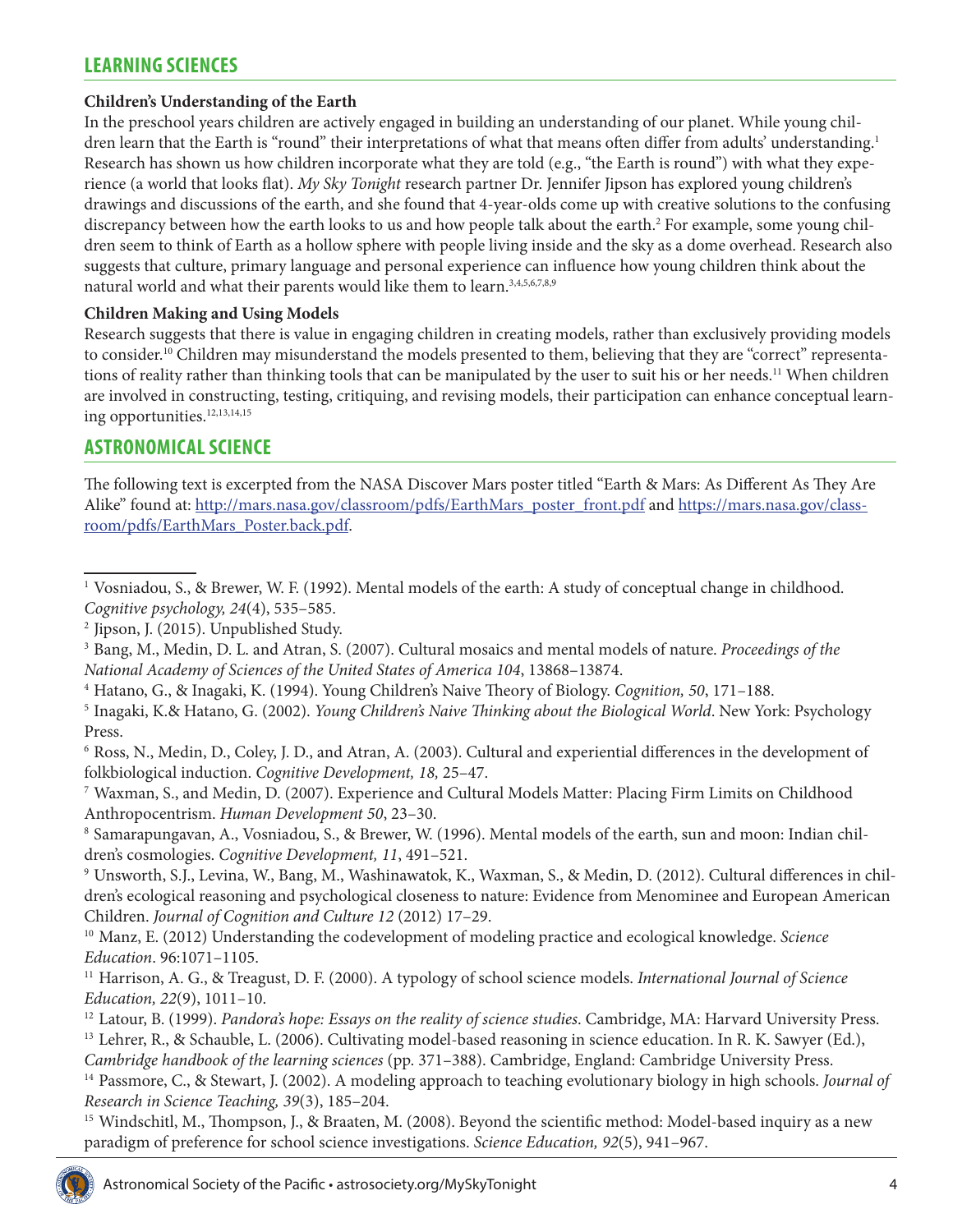### **Surface Features**

Mars can be compared with Earth in many ways. Both planets have north and south polar ice caps, volcanoes, rocks, canyon systems, flood plains, wind, weather, and dirt. Scientists use Earth as a working laboratory in understanding Mars. By studying places on Mars where water appears to have flowed across the surface in ancient times, scientists are unlocking the history of Mars when liquid water seemed abundant. Scientists reviewing pictures of Mars' surface during the Mars Pathfinder mission in 1997 noted that surface rocks at the Pathfinder landing site appear to lean in the same direction. This same feature occurs on Earth where large amounts of water have flooded across the surface, and so scientists believe this area on Mars was formed by flooding. This indicates that Mars had large amounts of water on its surface sometime in its past.

### **Temperature, Surface Pressure, and Gravity**

If you could stand at Mars' equator, the surface temperature would change from 21 degrees Celsius (70 degrees Fahrenheit) at your feet to 0 degrees Celsius (32 degrees Fahrenheit) at the top of your head. This difference in temperature would make it feel like summertime at the bottom half of your body and wintertime at the top half! The average surface pressure of Mars is 8 millibars, approximately 1/100 that of Earth. Because of Mars' low surface pressure, you would need a space suit if you visited Mars. Otherwise, your internal organs would push out against your skin, making you look like a very large marshmallow — or worse! The gravity on Mars is approximately 1/3 that of Earth. That would allow a person on Mars to dunk a basketball in a basket three times higher than one on Earth!

#### **Time**

One Mars solar day (a sol) lasts 24 hours and 40 minutes, compared with Earth's day of 24 hours. One Mars year equals 687 Earth days, or 1.88 Earth years. How old would you be on Mars? 12 years old on Earth / 1.88 = 6.4 years old on Mars.

#### **Atmospheric Composition**

The air of Mars is mainly carbon dioxide (95%). Only 0.1% of the atmosphere is oxygen. Earth's air is 21% oxygen, 0.035% carbon dioxide, and 78% nitrogen.

#### **Distance to Mars**

If you could travel the minimum distance from Earth to Mars at 60 miles per hour (average car driving speed), it would take 66.5 years to get to Mars! Light travels at a speed of 670,000,000 miles per hour, allowing a light particle to get to Mars from Earth in 5 minutes when Earth and Mars are at their closest.

Valles Marineris canyon on Mars compared with the

United States and the Grand Canyon:

### **Compare Mountains and Canyons on Mars and Earth**

Olympus Mons volcano on Mars versus Mt. Everest and Mauna Kea Hawaiian volcano on Earth:



#### **Where Are the Martians?**

"Life has been found on Mars" — true or false? This is a question scientists are trying to answer. The question of life on Mars has been the topic of many scientific debates. We think that liquid water, an essential ingredient for life on Earth, once flowed on the surface of Mars. The current absence of surface water is most likely due to Mars' thin atmosphere as well as its low atmospheric pressure. Future missions to Mars will include lander vehicles responsible for collection of soil and rock samples that will be studied for the presence of ancient life forms. Future landing sites will include places on Mars that once had water, perhaps lakes or rivers. Today's students are the scientists of the future. Some of the children who visit your museum could be the first people to look at samples returned from Mars, or perhaps even the first